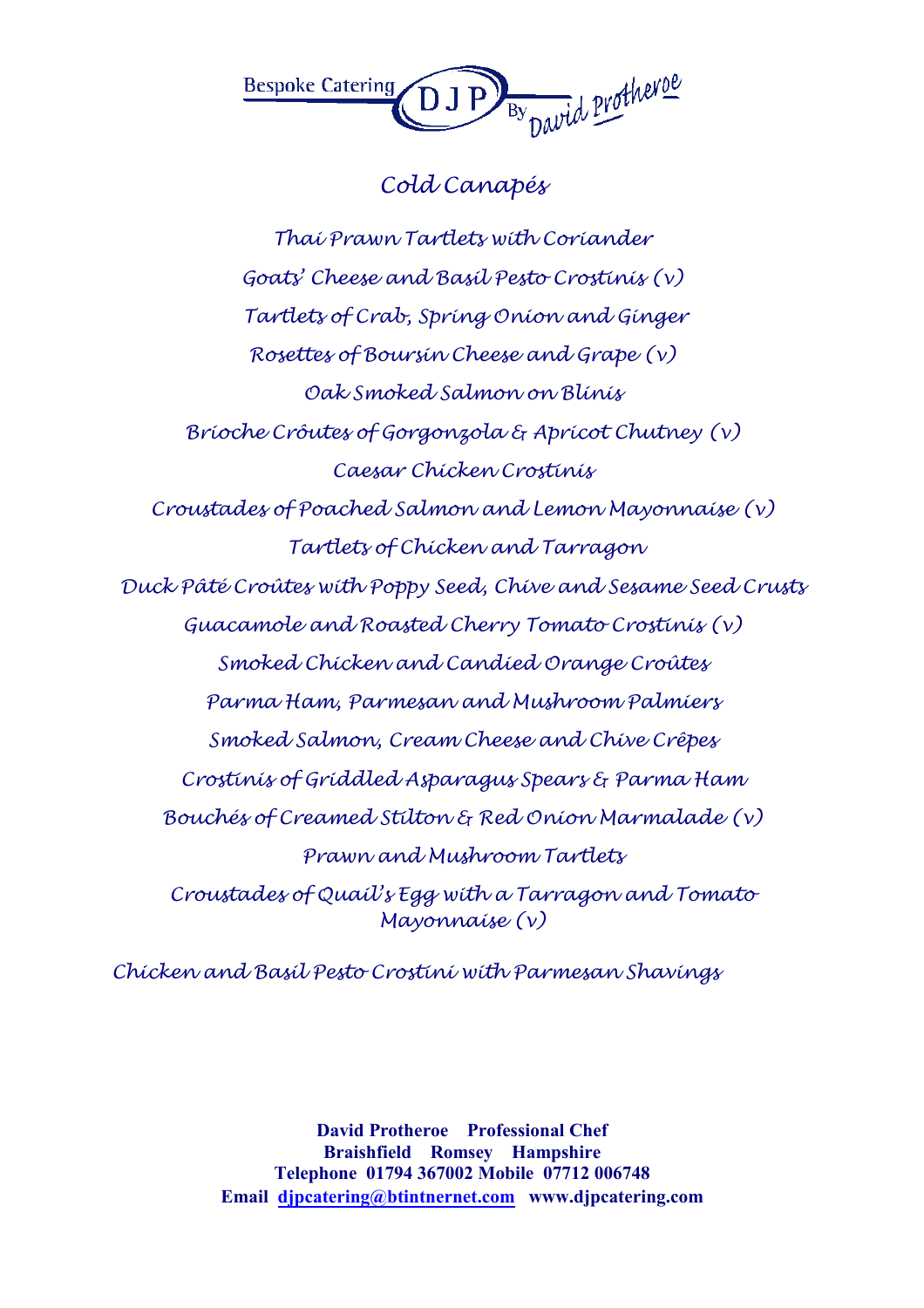By David Protheroe **Bespoke Catering** 

## Hot Canapés

Christmas Stuffing Baby Sausage Rolls

Christmas Lunch Skewer with a Cranberry Dip

Tartlets of Mushroom, Onion and Herbes de Provence (v)

Mini Yorkshire Puddings with Roasted Sirloin of Beef & Horseradish

Stilton & Broccoli Quichettes (v)

Mini Chicken Satay Brochettes with a Spiced Peanut Dip

Terriyaki Salmon Brochettes

Mini Beef Tournedos Rossini

Baby Thai Spiced Crab Cakes

Feta Cheese, Black Olive and Rosemary Quichettes (v)

Oriental Duck Pancake Rolls with a Plum Sauce

Lemon Chilli Prawn Skewers

Mini Savoury Croissants of Chorizo and Tomato, Cheddar Cheese and Onion or Salmon and Dill Mousse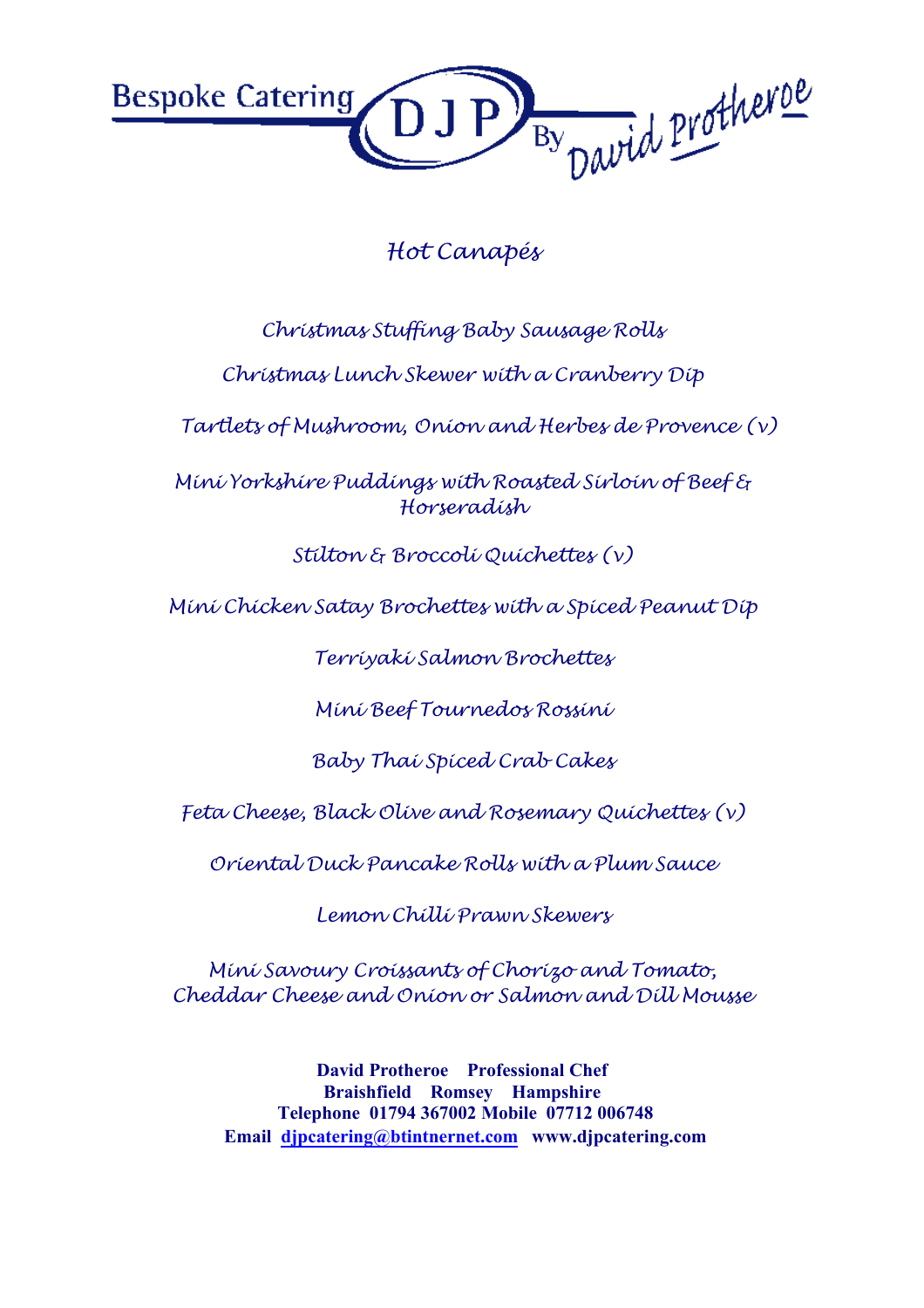

## Hot Canapés

Tartlets of Mozzarella, Plum Tomato and Basil (v)

Minted Marinated Lamb Brochettes with a Mint & Honey Yogurt Dip

Honey and Sesame Seed Cocktail Sausages

Croustades of Goat's Cheese and Caramelised Red Onion (v)

Roasted Pepper & Blue Vinney Cheese Crostinis

Tartlets of Caramelised Onion and Feta Cheese (v)

Mini Cherry Tomato and Basil Pesto Galettes (v)

Mini Croque Monsieur

Skewers of Pork Fillet Marinated with Soy and Ginger with Pineapple

Mini Shepherds' Pie

Sesame Soy Glazed Beef Skewers

Bacon, Leek & Stilton Tartlets